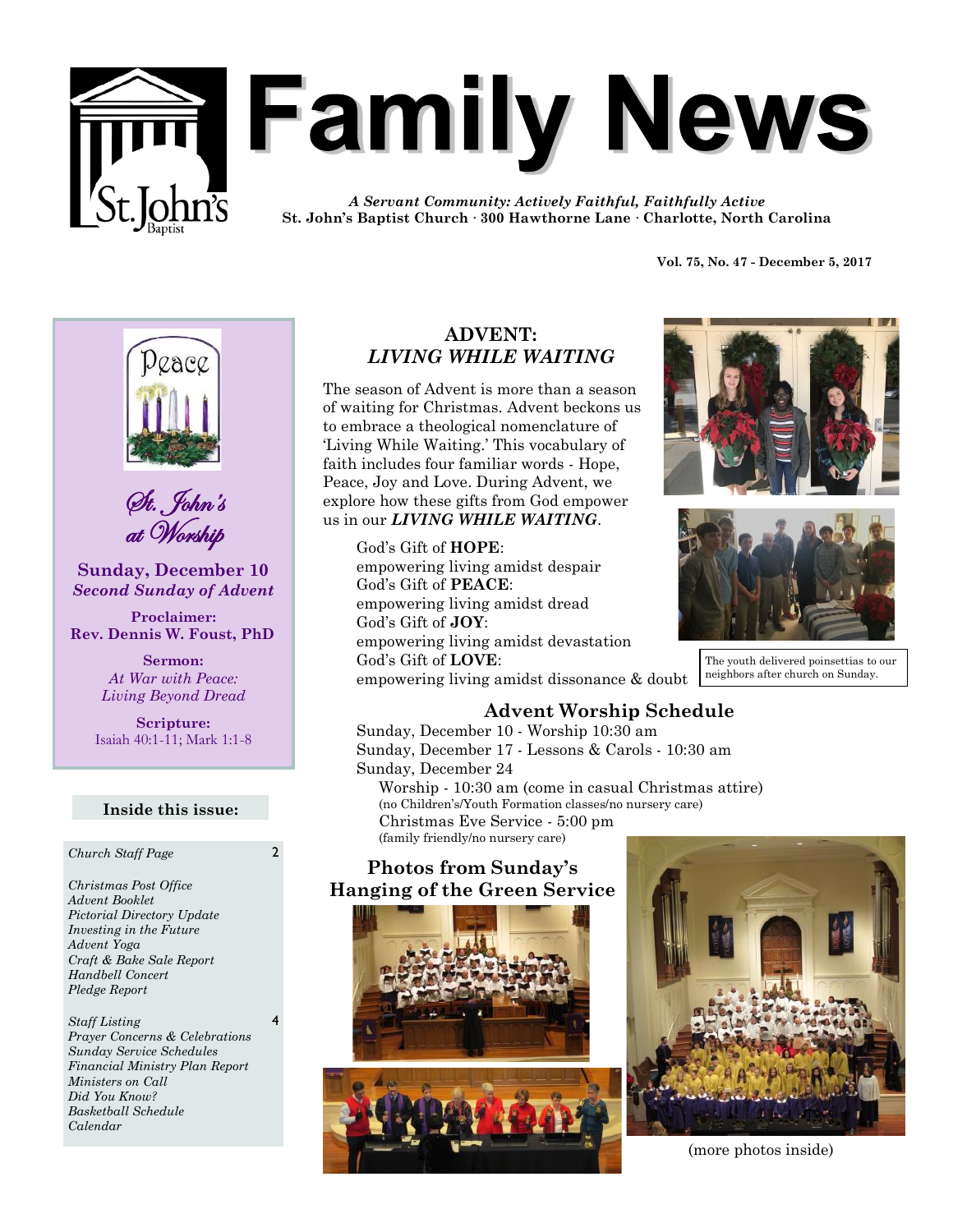# **ADVENT: A GIFT THAT KEEPS ON GIVING**

Advent is a gift that keeps on giving. As we await our celebration of Jesus' birth, we prepare ourselves to be ready to receive him into our lives and into our life together. We have committed our lives to 'love God with all of our heart, soul, mind and strength' and 'to love our neighbors as we need to be loved.' We are also aware of how Jesus taught us to 'love one another.'

Spiritual renewal is a necessity for us because our commitments leak. We care about many people, causes, concerns, needs, organizations, etc. Over time, we become committed to so many good and worthy interests that we may fail to realize some of them are competing loyalties and allegiances for our commitment to love God, neighbor and one another.

So, Advent is more than just waiting. Advent is not like sitting on a bench waiting for the bus to arrive. Advent calls you to consider your Living While Waiting. How is God's gift of Hope reorienting your living? How is God's gift of Peace rearranging your priorities? How is Gods' gift of Joy shaping how you approach every day and every person? How is God's gift of Love transforming your interpretation of experience, realigning your energy and guiding your resolve?

Advent is a gift that keeps on giving! It beckons you to spiritual renewal. As you invest yourselves in Advent – rather than merely celebrating Christmas all month long – you find yourselves refreshed by God's Holy Spirit as you enter 2018. This Advent, while you are waiting to celebrate Jesus' birth, consider how you are living.

# **CHURCH LEADERS ARE BUSY**

While December is full of activities and events, the efforts of our church leaders do not subside. We continue to move forward on efforts such as:

Shaping Converge Conversations into Goals; Building the 2018 Financial Ministry Plan; Updating our Personnel Handbook; Investigating Updates to Our Sound Systems; Expanding Our Involvements in God's Mission; Improving Our Efforts in Congregational Care; Encouraging South Sudanese Worship Community; Planning for Increased Use of Technologies; Implementing Better Signage & Information Access; Exploring Pathways for Better Spiritual Formation; Enhancing Our Messaging, Media and Outreach; Reaching Out to Assimilate New Members; etc.

We have a tremendous New Year of Ministry ahead. Thank you for your active faithfulness!

Shalom, Dennis



## **No Limits**

We are on for a trip to see the Singing Christmas Tree on Sunday, December 10, at 4 pm at Knight Theater. Meet at St. John's at 3:15 pm, and we will carpool together to Knight Theater.

# Youth News from lee

**Sunday, December 10** – 5:00-8:00 pm **High School Christmas Mission Party to Charlotte Rescue Mission** Meet/drop off at St. John's at 5:00 pm and leave/ pick up from St. John's at 8:00 pm. Please bring a \$10 gift for the our gift exchange and a prize for bingo at the **Charlotte Rescue Mission.** Suggested items include: journal, spiritual book, digital watch, pen & note pad, wool socks, hi-liters, long johns (size Xl/XXL), laundry/ cinch bag, dictionary, gloves, toboggan, t-shirts pack, underwear pack, white athletic socks pack (no gift cards).

**Friday, December 15** – 5:00-8:00 pm – **Middle School Christmas Mission Party** where we serve dinner at **Room In The Inn** here at St. John's. A separate email will be sent to middle school youth and parents about this (with a sign-up for the part of the meal you would like to provide). Also, please bring a \$10 gift for a gift exchange.



# **From** Allison

*Nursery/2s***:** This class will be cared for in their room for Formation Hour and Worship Hour. *PreK/K***:** The PreK/K class will remain in their

classroom for Formation Hour and Worship Hour as they share a story together, make some art, and play together. This week, they'll learn about Jesus being born. *Grades 1-5:* These classes

will have Missions 101 for the whole hour. We will be making special backpacks as Christmas gifts for our Room in the Inn guests. They will join their families for worship.



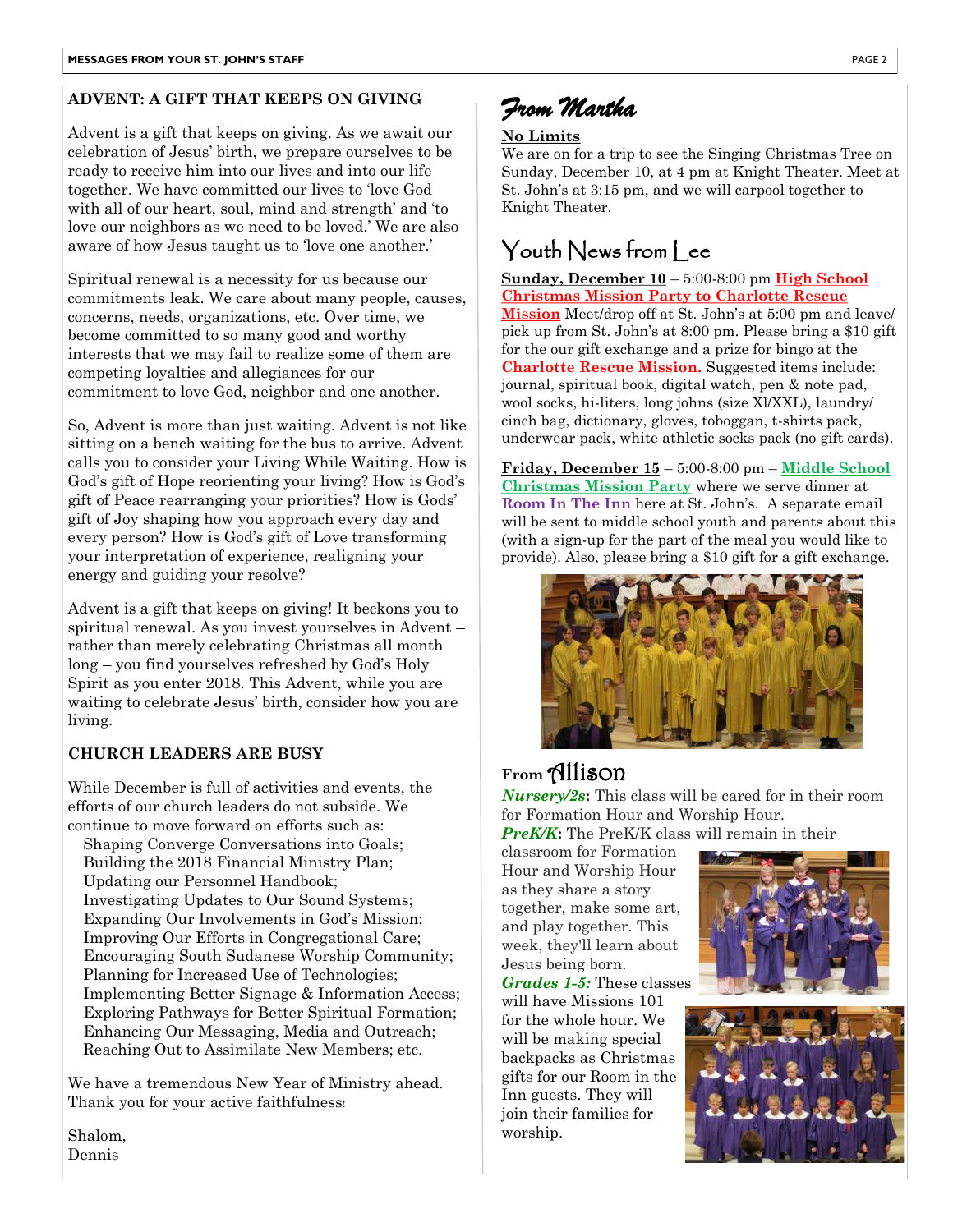# **Christmas Cards for Our Neighbors**



4 slots available this year for our Our Advent Mailbox is up! Between now and December 17th, you are invited to write a note to one of our members who can no longer attend services. You can write a note using the cards we have supplied, or write your own, and place them in the box UNDER the person's name. We also have Church Staff and our Partner Organizations, if you would like to use them to send greetings. Happy writing!

6

## **Advent Booklet**

2 collection of writings, graphics and coloring pages is one tool 5 to guide you through the busy Advent season as we prepare Our Advent Booklet, "Living While Waiting," is available in the church office and at the entrance to the sanctuary. This for Christmas.

# **Pictorial Directory Update**

the church office. To update your St. John's pictorial directory, a page of photos of our recent new members and a new address/phone directory are now available on the table in

## **What should St. John's look like in the 21st century?**

As you know, the church has received \$130,000 for the sale of property on Park Avenue and has a contract for the potential sale of the Garrison Road property. The Administrative deacons have appointed a group to ask and listen to the congregation's ideas and to make recommendations on how we should spend this money. The "Investing in the Future Task Force's" members are David Allen, Bill Claytor, Bill Hartsell, Bobbi Sherrill, Randy Brantley, Charlie Harper, Wanny Hogewood, Fredda Kimball, Russell Norris, Meredith Sorrell, Sara Vavra, Sally Young, chair, and Dennis Foust, ex-officio.

How can we best use these funds to further and expand St. John's missional vision? Beginning in January, the "IF Task Force" will be visiting Sunday School classes and holding listening sessions to hear members' ideas. We look to the congregation to help us discern the ways we can challenge ourselves to grow and change our perspective and facilities so that St. John's is known in the community as a beacon of God's love at the corner of East Fifth and Hawthorne.

**Women of the Church ADVENT YOGA** Tuesday, December 12, at 7 pm Room 305 (3rd Floor) Sara Vavra, yoga instructor

will be provided if needed. Or bring<br>a mat if you prefer Go calmly in the Advent season with breathing techniques and warm thoughts. Any ability of yoga is welcome to come. Chairs a mat if you prefer.

Please call the church office and make a reservation for this class. SPACE IS LIMITED. Class will run about an hour and light refreshments will be served.



8 supporting the Craft and Bake Sale this past Sunday. We Thank you to all the crafters, bakers and shoppers for **FAR EXCEEDED** our expectations and brought in over \$17,000. Since we did so well, over \$1,500 will be given to reduce hunger in the Charlotte region and \$200 will be donated to the Charlotte Rescue Mission.



# **A Celtic Yule** Charlotte Bronze Handbell Ensemble Concert *Rejoice in the Dance*

Saturday, December 16 4:00 pm - Broach Hall Ring in the season at this free holiday concert!



**Financial Ministry Plan Pledge Report**

**Amount Received: \$811,836 Commitments Received: 166**

If you have not turned in your Pledge Card to the church office, please do so as soon as possible.